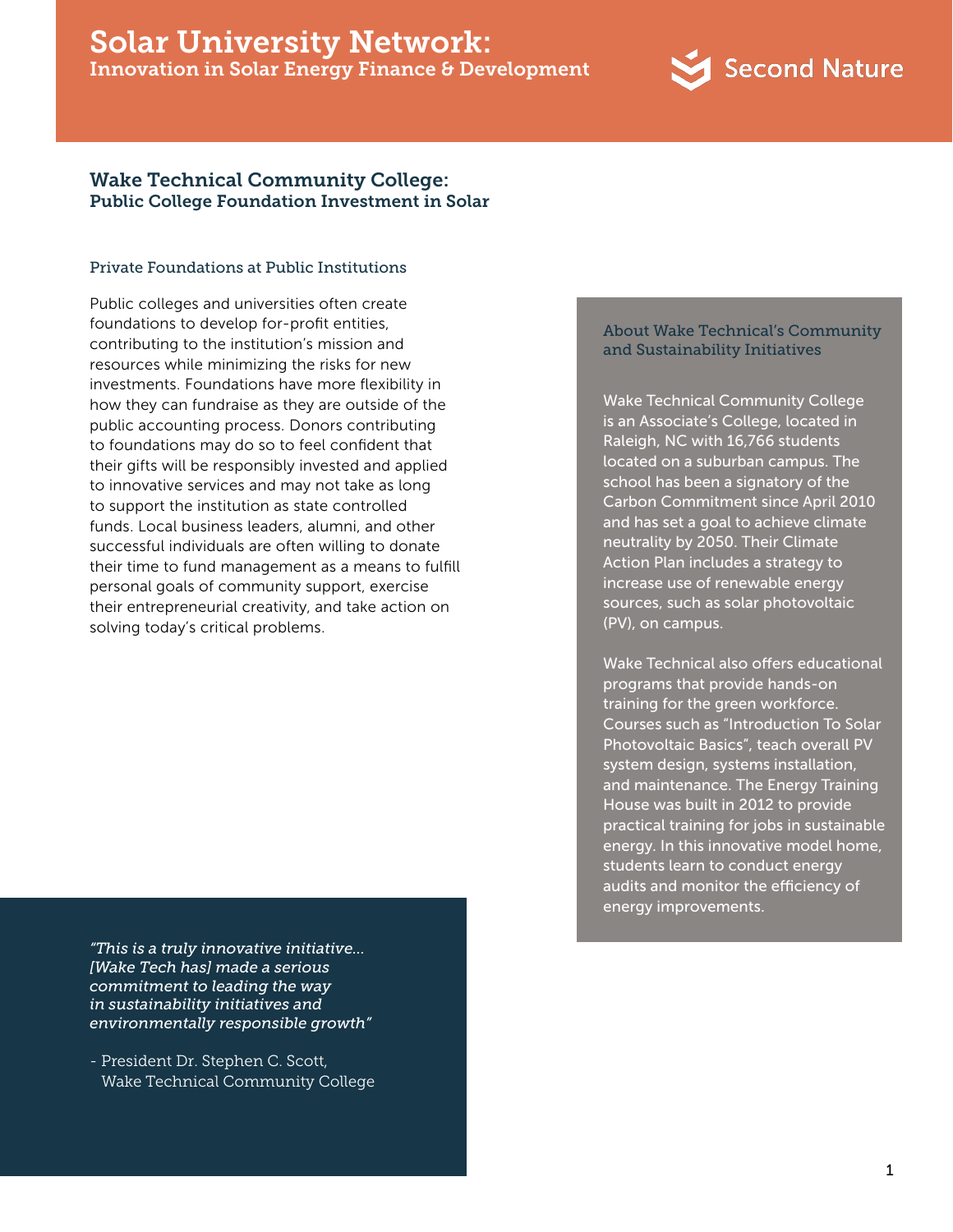In March 2013, the Wake Tech Foundation, the separate fundraising and support arm of Wake Technical Community College, spearheaded a project to install a Solar PV array hosted on the institution's Public Safety Education Campus. The solar array is owned and operated by Wake Tech Innovations, a subsidiary of the Wake Tech Foundation that frequently partners with innovative private sector projects to provide support for the college. Financing for purchasing the panels was secured by Wake Tech Innovations through Wells Fargo.

### Wake Technical College Public Safety Education Campus Solar Project

**Owner:** Wake Tech Innovations, a subsidiary of the Wake Tech Foundation.

Completed: 2013

Capacity (KWh): 389

Annual Production (KWh): 500,000+

Expected Return on Investment: \$300,000 over 20 years, via energy purchase payments and incentives.

#### Cost: N/A

**Funding and Revenue Methods: Foundation** funded the purchase of the panels from Wells Fargo, Rebate incentives from State, and ongoing Energy Purchase from Utility.

**Developer:** ENlight Solar, LLC and Power Secure.

With an annual production of 500,000 kWh per year, the system is estimated to produce about half of the public safety building's power consumption. The local utility, Progress Energy (which has since been acquired by Duke Energy), agreed to purchase electricity output of the project for a fixed price over the next 20 years as part of the SunSense program. [The SunSense program](http://www.energy-grants.net/progress-energy-carolinas-sunsense-commercial-pv-incentive-program-2/) provides incentives for North Carolina residents and businesses to install solar, including monthly bill credits per watt and upfront rebates. At the time of construction, the program offered \$0.18/ kWh for the power.

As part of the program, the utility retains the Renewable Energy Credits (RECs and the associated carbon reduction claim) for five years. The utility uses the RECs to comply with the North Carolina Renewable Portfolio Standard law that currently requires that six percent of electricity sales in the state come from renewable energy – or be replaced by energy conservation. While the associated carbon reduction claim on the solar energy is not helping the institution reach its carbon neutrality goals, the investment is adding important local renewable energy resources. After the first five years, there may be an opportunity for the customer to renew their REC contract with Duke Energy and receive carbon reduction credits or continue receiving a financial contribution..

For the PV system, 1,368 Yingli YL 285 Modules were used on a Daetwyler Eco Top racking. The Daetwyler racking system allowed the array to follow the roof's contours, which is important for existing buildings. The project included Draker monitoring and Advanced Energy PV Powered Inverters.